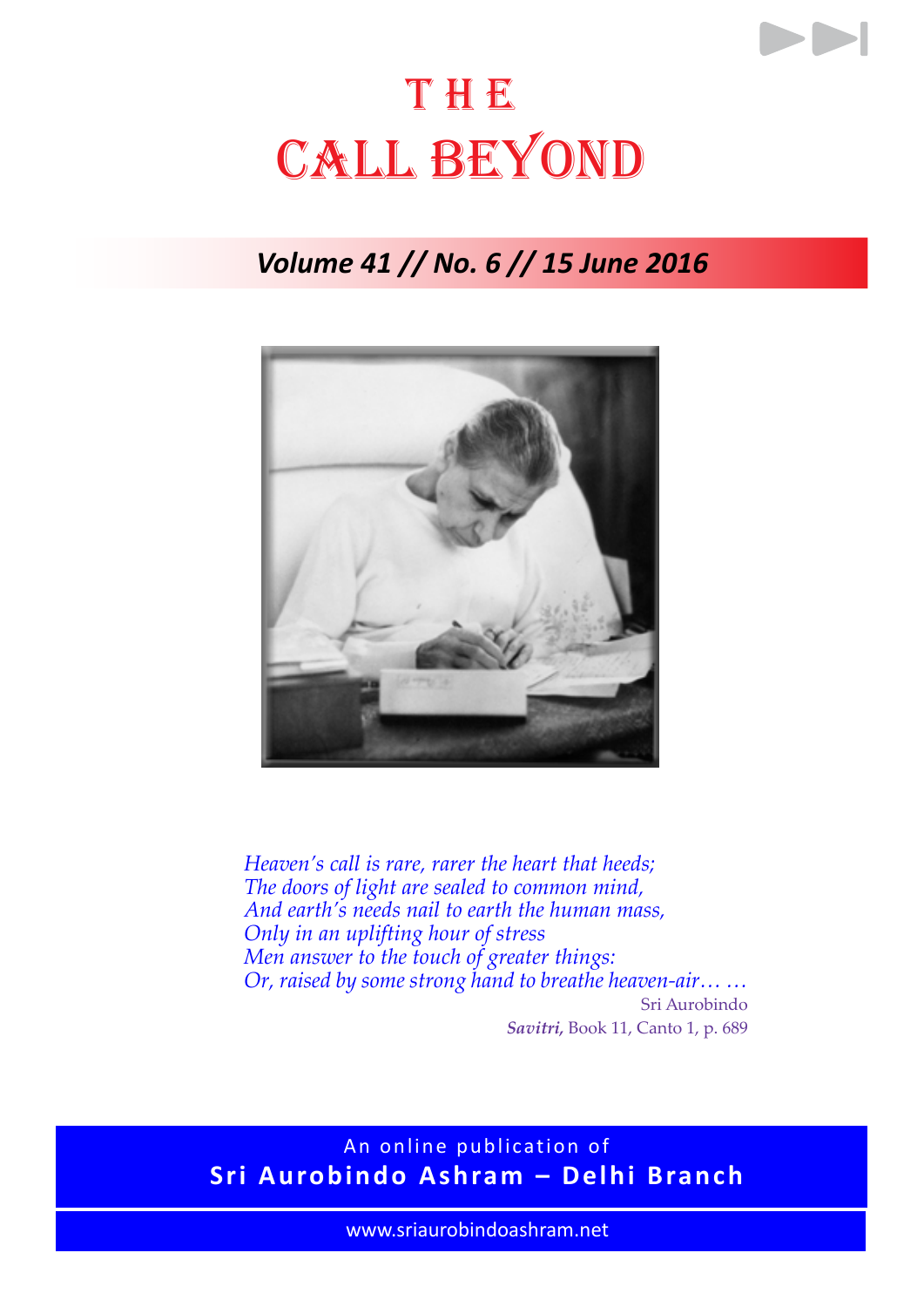# **KKA DDI**

contents THE CALL BEYOND // JUNE 2016

## CONTENTS

| Did Sri Aurobindo Take the Easy Way Out? 4 |  |
|--------------------------------------------|--|
| The Demands I Make Upon Thee are Modest 10 |  |
|                                            |  |
|                                            |  |
|                                            |  |
|                                            |  |
|                                            |  |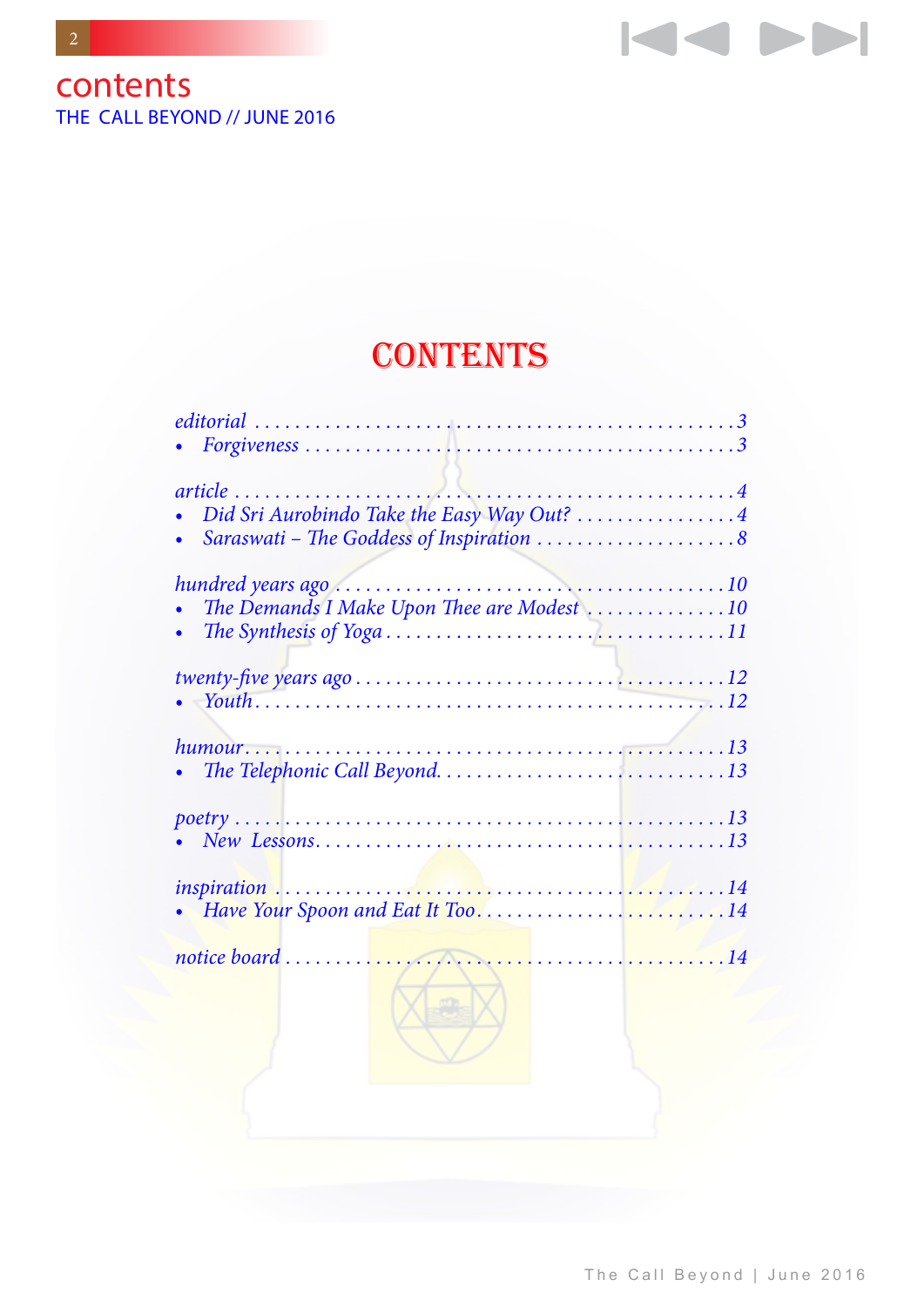# **IGN**

## editorial

<span id="page-2-0"></span>3

### Forgiveness

*To err is human; to forgive, divine.*

#### *ALEXANDER POPE*

To forgive is to forget and to give; to forget the hurt, and to give love. Forgetting and loving are like two sides of a coin. Unless one forgets, it is difficult to love; unless one loves, it *is difficult to forget. Genuine forgiveness is not easy. What passes for forgiveness is usually a pragmatic compromise, good manners, frustration or fatigue resulting from sustained hostility, or simply the blunting of hostility with the passage of time. Forgiveness is most difficult when hurt is inflicted by someone very close to us, and that too because we have been misunderstood. Forgiveness is not easy because a bruised ego is difficult to heal unless the ego itself is dissolved. There is only one thing that can dissolve the ego, and that is the warmth of love. Forgiveness rooted in the ego: 'I am better than the other person because I have forgiven', is not genuine forgiveness.*



F*orgiveness is important because anger harms most the person who is angry. The harm is physical; the person may get high blood pressure, peptic ulcer, or insomnia. The harm is emotional; the person feels drained. The harm is mental; the person loses the capacity to concentrate and to think clearly. The harm is spiritual; the person hits a roadblock on the path of spiritual progress.*

T*he ultimate antidote for all anger, resentment and hatred is forgiveness. Nobody can change the past. Nobody can change others. It is relatively* 

*easier to work on oneself. Inner work undertaken with a positive attitude is sure to yield enough ground for forgiveness. The inner work can be at the rational level. At the rational level, one can find many reasons to explain the other person's behavior. The explanations may reside in the person's background, limited understanding (whose is not?) or in our own behaviour and outlook. Still better than work at the rational level is inner work at the supra-rational level. First, the person whom I am angry with is also a manifestation of the Divine. Seeing the Divine in him is difficult, and therefore a challenge. Overcoming the challenge is an opportunity for spiritual growth. Therefore, instead of being angry, I should be grateful to the person for providing me an opportunity for spiritual growth, which is the very purpose of life. Secondly, the hurt, the setback, that this person has caused me, is an opportunity for introspection, for reflection, which can also lead to spiritual growth. For example, if this person has humiliated me, it gives me an opportunity to put myself in the shoes of all those who are being humiliated day in and day out in the world, without any hope of recourse or retaliation. Feeling what they feel is itself spiritual growth, and reinforces my resolve not to humiliate anybody. There is a natural tendency to thank those who boost our egos. But those who bash up our egos deserve thanks even more because we grow spiritually more because of them. Thus, genuine forgiveness is rooted in gratitude. It results from the realization that the objects of our anger or resentment have given us some of the best opportunities for spiritual growth. The realization makes it easy to forget what they did, and to love them instead.*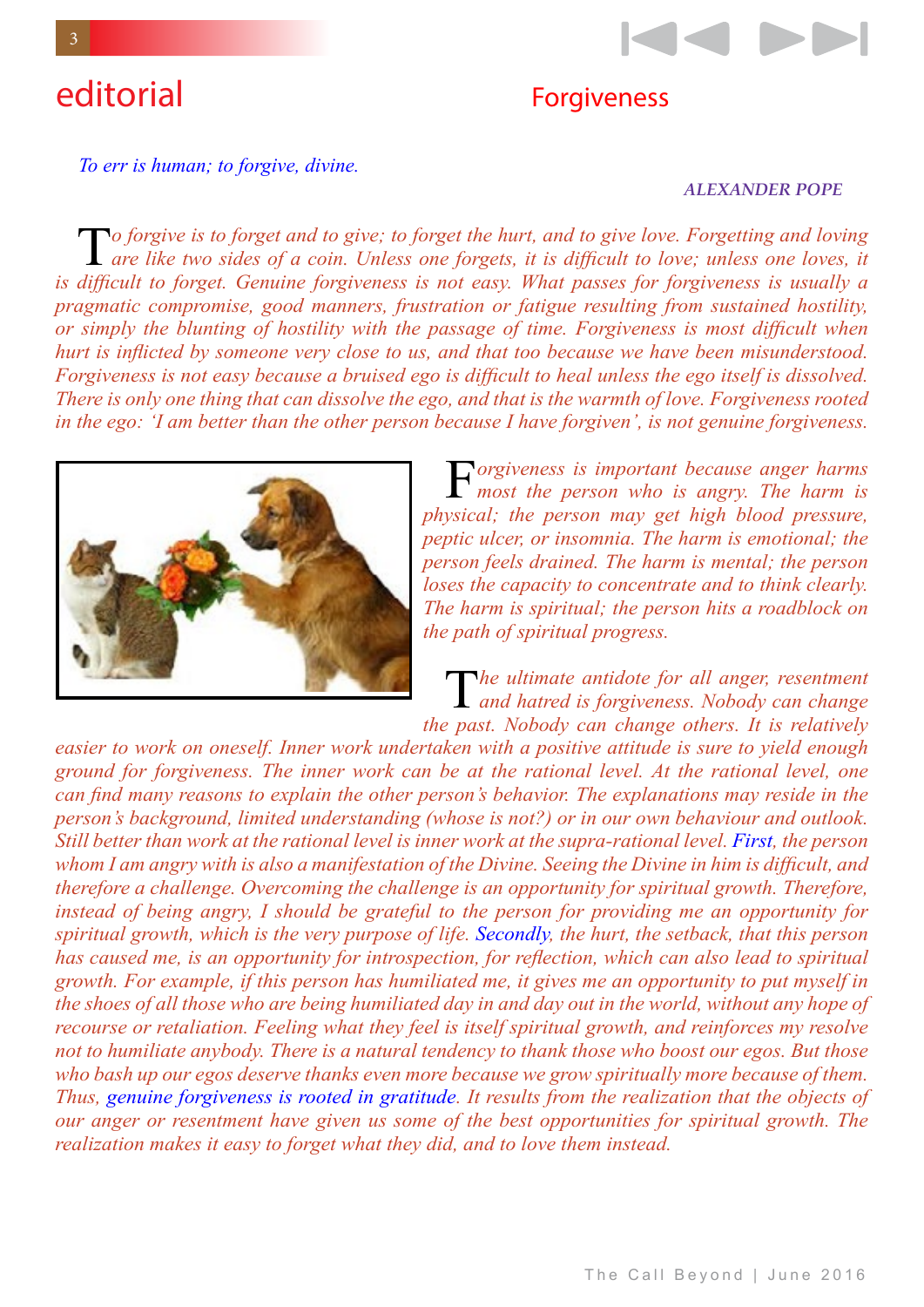

<span id="page-3-0"></span>It is difficult enough to rise to the level of consciousness that makes forgiveness easy. But it is<br>vastly more difficult to stay at that level of consciousness. To make it a little easier to stay at the *t is difficult enough to rise to the level of consciousness that makes forgiveness easy. But it is level of consciousness at which forgiveness comes naturally, some practices may help. One of them is the fire ritual. Write down all the resentment you have, resolve to replace resentment with love and forgiveness, and then burn the paper on which all the negativity had been expressed as a symbol of rooting it out of the system. Another way is to meditate, and during the meditation visualize the person whom you dislike. Think of at least one good quality, or virtue, that this person has. Meditate on this virtue. Then visualize this person walking towards you, and you offering the person a flower with a smile. The person is astonished, because he never expected it from you. But see the way he grabs this opportunity to make amends, and becomes so sweet to you. When you come out of this meditation, you are equipped to forgive. You are ready to face this person and turn a new leaf in your relationship. During the meditation, you offered him a flower; when you meet him, you are ready to offer a hug. It is that simple. Forgiveness is difficult; forgiveness can be simple.*

Also available on Speaking Tree website:<http://www.speakingtree.in/blog/forgive-forget-give>

*Bearing ill-will to none, and having friendship and compassion for all beings, free from egoism and I-ness and my-ness, even-minded in pain and pleasure, and forgiving, the Yogin who is ever content, self-controlled and firm-willed, and whose mind and reason are given up to Me, he, My devotee, is dear to me.*

*The Gita, 12:13-14*

## article **Did Sri Aurobindo Take the Easy Way Out?** SHISHU

*Sri Aurobindo was in Alipore Jail from 1908-1909. Soon after his release, in a speech delivered at Uttarpara on 30 May 1909, he gave more than a hint of the divine intervention that had convinced him that he should step out of the freedom struggle, and that the mission of his life was to give to the world the wisdom that it was going to need very soon. This article goes into facts which he, out of modesty, could not have talked about himself, and concludes that moving from the freedom struggle to purely spiritual pursuits was not an escape but a necessity for working out the design of the Divine for the world.*

Sri Aurobindo was sent to England at age seven for 'further studies', and returned to India in 1893 at age twenty one. His full-time engagement with the struggle for India's freedom was restricted to a short period (1906-1910), of which one year (1908-1909) was spent in prison. In April 1910 he went away to Pondicherry, after which he dedicated himself exclusively to spiritual pursuits. From a superficial examination of these facts it is easy to conclude that he found in the safe havens of spirituality an escape from the rough and tumble of the freedom struggle. In his famous Uttarpara Speech, delivered soon after his acquittal in 1909, Sri Aurobindo gave hints of the radical departure in the focus of his life, and attributed it to the 'dialogue' he had with the Divine, whom he saw as Krishna. "Give me Thy Adesh. I do not know what work to do or how to do it. … …", asked Sri Aurobindo, exactly as Arjuna had asked. The answer that he got had in it "two messages".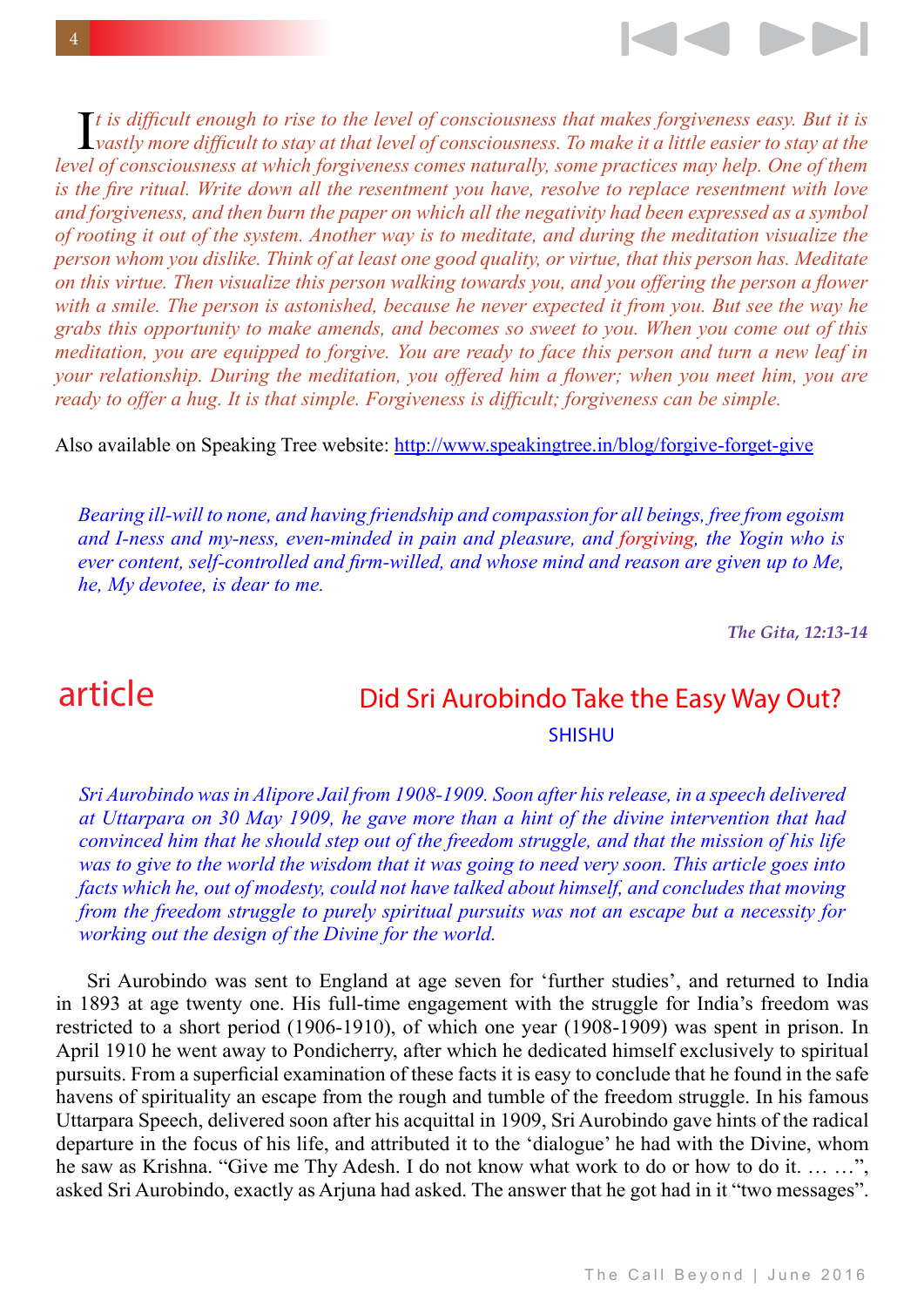

The first message was, "I have given you a work and it is to help to uplift this nation… …", and the second message was, "… speak to your nation always this word… I am giving them [Indians] freedom for the service of the world…". In short, Sri Aurobindo was told that the freedom of the country was sure to come, that he was not indispensable for it, and that his work was to speak to the nation the "word", which would help the world. Why did the Divine have to intervene to pull him out of the freedom struggle, and what was the word that he was uniquely equipped to speak to the world? Strictly speaking, only the Divine can answer this question. But even to attempt a human answer a few additional facts are necessary.

#### **Fourteen years in England (1879-1893)**

During the fourteen years that he spent in England, he mastered the English language and learnt several other European languages; he had stood first in Greek while at Cambridge. He also understood and examined critically the Western history and culture. He had a sharp intellect: in England, he won many prizes and scholarships; at age 17 he participated in debates on topics such as the 'inconsistency of Swift's political views' and turned a piece from Greek into English verse. One of his Professors at King's College told Sri Aurobindo, "I have examined papers at thirteen examinations and I have never during that time [seen] such excellent papers as yours".

#### **Fourteen years in Baroda (1893-1907)**

Although Sri Aurobindo's participation in the freedom struggle became more visible after the partition of Bengal in 1905, and he resigned from the Baroda service in 1906, he maintained some links with Baroda till 1907. While Sri Aurobindo returned from England as a scholar in European languages and culture, he was very conscious of his profound ignorance about India. He used his stay in Baroda to make up for this by teaching himself Sanskrit, and going into the ancient Indian literature in its original. As a result, he became a unique synthesis of the East and the West. In 1907, with a few instructions from a yogi, Vishnu Bhaskar Lele, it was in Baroda that Sri Aurobindo experienced within three days his mind becoming full of eternal silence, an experience that only a rare few might get after years of yogic discipline.

#### **One year in prison (1908-1909)**

After the experience of the eternal silence in 1907, it was in prison that Sri Aurobindo had some more very significant spiritual experiences. During the year in prison, the first question Sri Aurobindo asked was why God had brought him there. After all, he was engaged in the important and noble task of working for the freedom of the country. The answer that he got was that he was not indispensable for the freedom struggle, and that God had broken for him the bonds (i.e. attachment to the work connected with the freedom struggle) that he himself could not break. Then he saw Vasudeva (Krishna) in everything – the walls of the prison, the trees, the bed; and in everybody – the jailors, other inmates, the prosecution counsel, the defense counsel, and the judge. He could now have a dialogue with Krishna, and receive directions from Him. Over the period of one year in prison, through his experiences and these interactions with the Divine, he reached the conclusion that there were so many persons of great heroic courage and remarkable moral strength in the country that the freedom of the country was a foregone conclusion; that he was not needed for the freedom struggle; and that his mission was to give to the world the word that it was going to need very soon.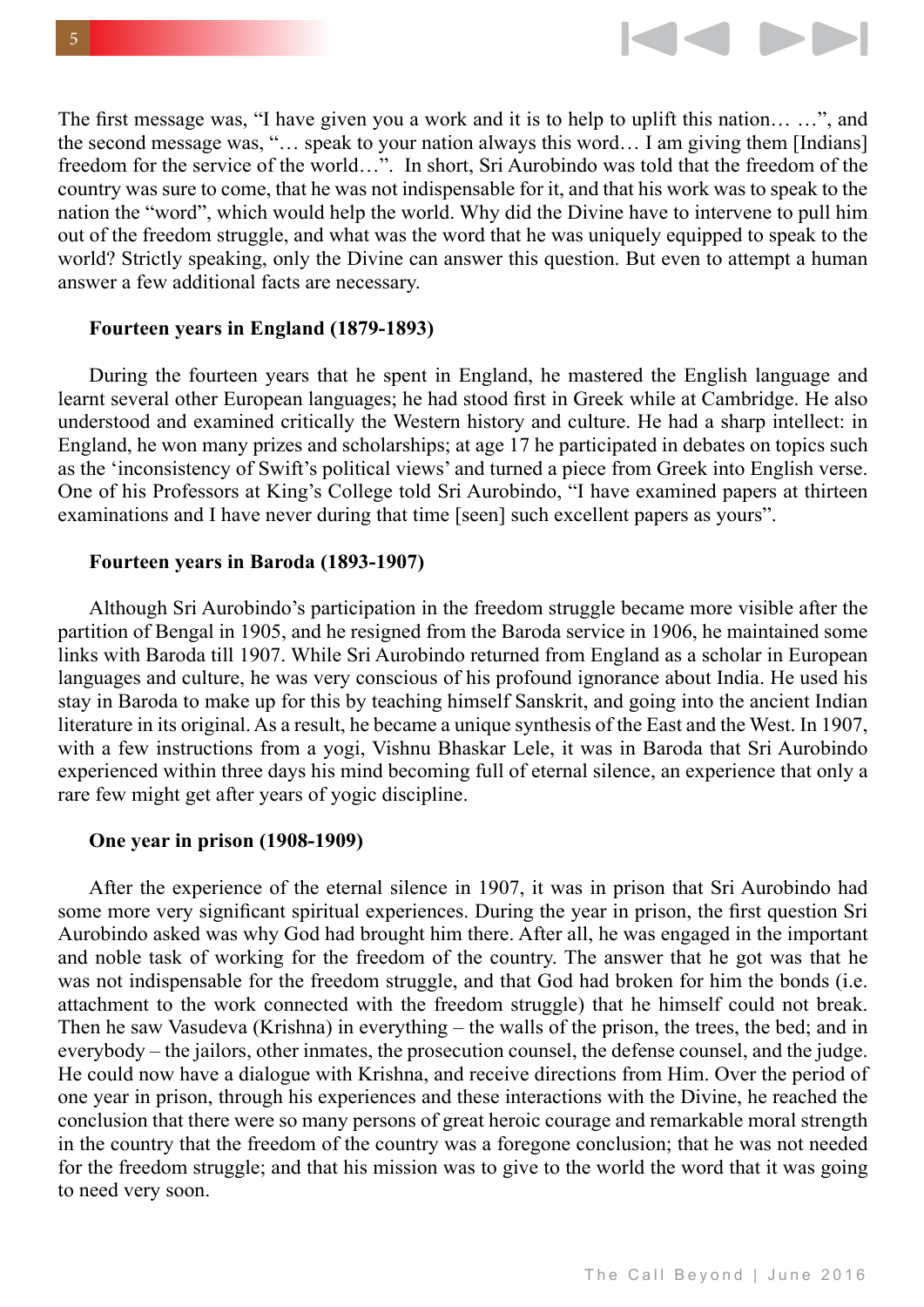



The Divine intervened, it seems, not only by sending Sri Aurobindo to prison and by giving these experiences and directions to him, but also by ensuring his acquittal. Of all the forty-odd persons arrested in 1908, Sri Aurobindo was the most prominent, and the one whom the British Government feared the most. Therefore, it was he whom the Government was most interested in getting convicted. In spite of that, he was acquitted because The Divine seems to have made sure that the officials concerned make at least two foolish mistakes. First, they allowed midway through the trial the defense counsel to be changed. The defense counsel whose appointment they allowed was none other than Deshbandhu Chittaranjan Das, himself a great patriot, and a great friend of Sri Aurobindo. Even more foolish was to appoint as the judge for the case Mr. C.P. Beachcroft, who was Sri Aurobindo's classmate in England. This was not secret information; there was no scarcity of judges; and anybody could have visualized that the judge might have a soft corner for Sri Aurobindo. When a judge sifts through hundreds of pages, his conclusion may depend considerably on his subjective

interpretation of the evidence. After going through all the material, Mr. Beachcroft concluded that the evidence was not enough to convict Sri Aurobindo; hence, he was acquitted.

#### **The voyage to Pondicherry**

Sri Aurobindo now knew the mission of his life, but staying in India would have meant being continuously hounded by the Government, whereas what he needed for his spiritual pursuits was peace. Some of his companions suggested that he go away to France. But then came the divine command that he should go to Pondicherry, which was a French colony, and therefore the British could not easily persecute him there. With the help of his companions, a plan was made for his secret departure, because if the British Government came to know about his leaving the country, he was sure to be intercepted. Although the plan failed due to some human errors, he succeeded in reaching Pondicherry with a few of his companions on 4 April 1910. Or, one might say, the human plan (Plan A) failed; what took him safely to Pondicherry was Plan B prepared by the Divine, because that was the only plan that could take him there undetected by the British Intelligence.

#### **Does the divine intervention make sense?**

The Divine intervened by interrupting Sri Aurobindo's involvement in the freedom struggle by landing him in jail. The Divine intervened by becoming visible and audible to Sri Aurobindo so that he could discover the true mission of his life. The Divine intervened by keeping him in prison as long as it was necessary for him to discover the mission of his life; not a day more, not a day less. The Divine intervened to ensure his acquittal when the purpose for which he had been sent to jail had been accomplished. The Divine intervened to tell him where to go to get the necessary peace for spiritual pursuits. The Divine intervened to work out for him a foolproof plan for sailing to Pondicherry, undetected by the very vigilant British Government.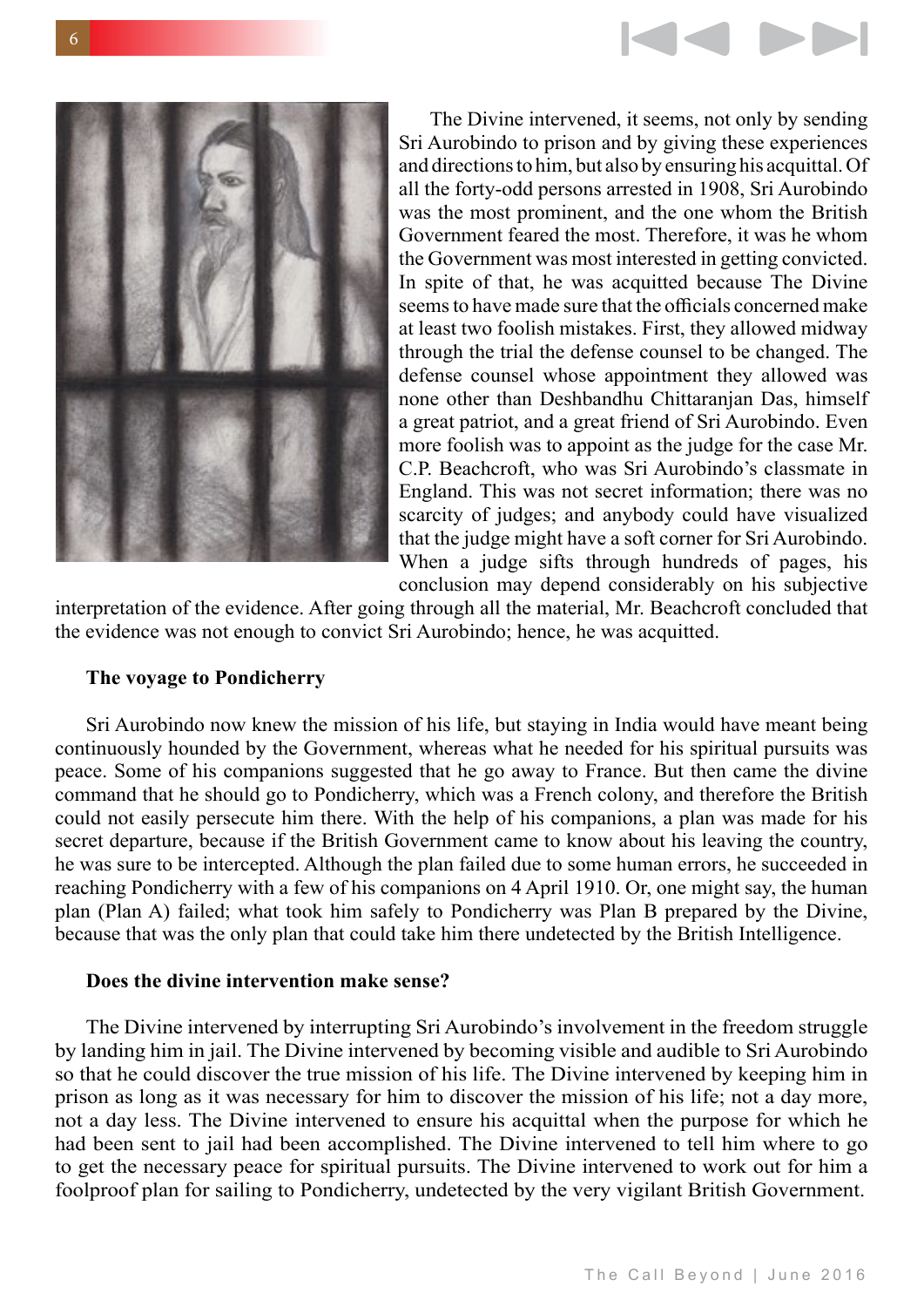

Is there something to justify this rather unusual scale of divine intervention? The justification is that Sri Aurobindo was a unique being who was here on earth with a unique mission for which his surface life had equipped him. He spent fourteen years in the West, and fourteen years in the East, both periods spent, with his razor sharp intellect, on seriously studying, understanding and evaluating both these cultures, and placing them in a historical context and visualizing their roles in the future of the world. Added to this intellectual feat was phenomenal spiritual capacity. This combination is unprecedented in human history, and is unlikely to be repeated in the near future. Such a combination was not created to be battered and bruised by the batons and bullets of the British Police, to languish in jails, and to get incarcerated at the Andaman Islands. Such a combination had come to earth to meet the spiritual hunger of the world.

#### **Was the mission accomplished?**

Sri Aurobindo has given to the world spiritual literature, based on the ancient Indian tradition but couched in terms of today's world, the original of which was written in the English language. In this category of literature, his works remain unsurpassed to this day in both quantity and quality. What he has written, very few can read in a lifetime. His language is not only flawless but also elegant; even his prose reads like poetry. His literature includes translations and extensive brilliant commentaries on the Gita, several Upanishads, and sections from the Vedas; in-depth works on yoga and spiritual philosophy; and Savitri, which may be considered an Upanishad in the English language. He has made a very powerful case for life-affirming spirituality, which can transform human life. Apart from this, he has touched just about every subject under the sun – culture, education, art, history, sociology, psychology, health, science and politics – and he has given every subject that he has touched an inimitable timeless spiritual orientation. Just the literature that he has created would earn him a very special place in the spiritual history of the world. But even more important, although difficult to see, is the work that he did for raising the collective human consciousness so that the world would be a better place to live in.

#### **Why was Sri Aurobindo's mission important?**

It is easier to see today the significance and timing of Sri Aurobindo's mission than it was a hundred years ago. India is free and, because of the political freedom coupled with the economic progress we have made since independence, today India counts. On the other hand, the West, having achieved phenomenal success in science and technology, and having tried different systems of government and ethical codes such as humanism, has realized that none of these has been able to wipe out evil, injustice, misery and suffering from the world. Having exhausted the possibilities of rationality, the West is now looking for supra-rational spiritual wisdom. Both because India today counts, and because the West needs what India has, the West today has a very high degree of receptivity for ancient Indian spiritual wisdom. And, Sri Aurobindo's literature offers the best of what the West today needs. Sri Aurobindo had foreseen the limitations of the Western civilization, and the role India was destined to play as the vishwa guru (guru to the world). He has written the best text books on topics that the world wants to learn from India. Sri Aurobindo's work is no less important for India. For at least about a thousand years, the Indian psyche has been dominated by the idea that spiritual life and worldly life are incompatible with each other. Sri Aurobindo tried hard to drive home the idea that worldly life can be enriched and ennobled by spirituality. Further, in his Ashram at Pondicherry, the Mother demonstrated that transforming worldly life through spirituality is not mere philosophy; it can be given a practical shape.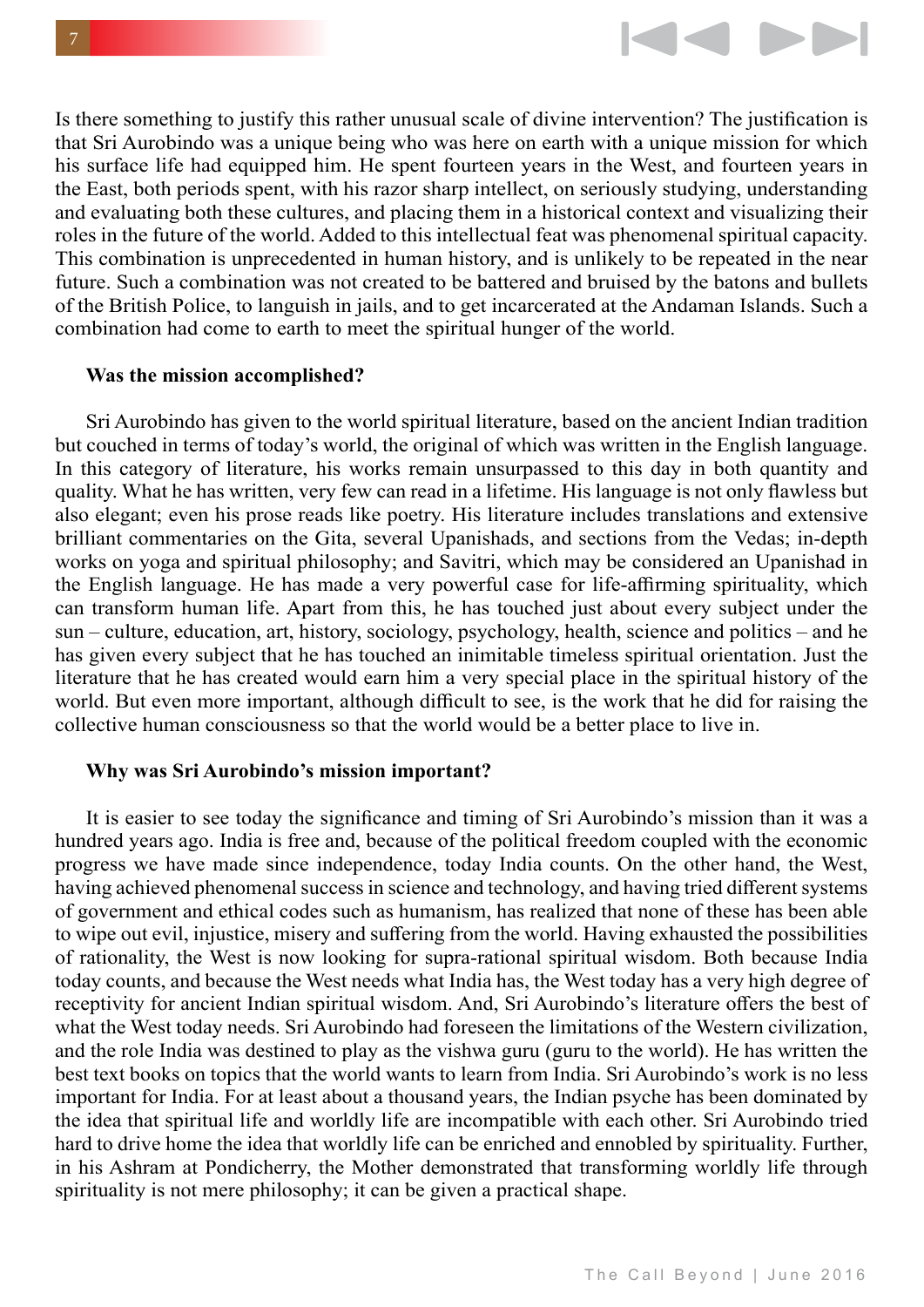

#### <span id="page-7-0"></span>**Closing thoughts**

Sri Aurobindo was an unprecedented combination in history – a perfect synthesis of the East and the West, and had on top of that a remarkable intellect and phenomenal spiritual capacity. He was given these gifts and circumstances by the Divine for a mission which only he could accomplish. Hence, when there was a possibility of his mission getting blocked by his involvement in the freedom struggle, the Divine created the circumstances that would make him discover his true mission, and also the circumstances that would enable him to fulfill it. As the Mother has said, "No human will can finally prevail against the Divine's Will".

#### REFERENCES

Sri Aurobindo: Uttarpara Speech. Pondicherry: Sri Aurobindo Ashram, Ninth Edition, 2006.

K.R. Srinivasa Iyenger: Sri Aurobindo – A biography and a history. Pondicherry: Sri Aurobindo International Centre of Education, Fifth Edition, 2006.

*…the mind is incapable of judging spiritual things.*

#### *THE MOTHER*

First posted on the Speaking Tree website as a blog on 1 May 2015 (source: http:/[/www.speakingtree.in/blog/did-sri-aurobindo-take-the-easy-way-out\)](www.speakingtree.in/blog/did-sri-aurobindo-take-the-easy-way-out) Picture of Sri Aurobindo in Jail drawn by *Rajashree Pal*, a student of *The Mother's International School*

## article



## Saraswati – The Goddess of Inspiration UDHAV SUREKA

### *The article is seventh in a series based on Sri Aurobindo's 'The Secret of the Veda'*

Saraswati is among the few Vedic deities who are well-known even today. She is revered today as the goddess of knowledge, art, and creativity. However, she symbolized something more specific and profound in the Vedas. Sri Aurobindo reveals the original meaning of Saraswati in his work *The Secret of the Veda.*

In the Vedas, many symbols were taken from the physical world to represent specific aspects of our mind and mental activities. Saraswati, which was also the name a river in the Vedic times, symbolized Inspiration. The word 'saraswati' means, *"she of the stream, the flowing movement"(1)* and is therefore a suitable name both for a river and for the inflow of inspiration. Let us understand her full significance.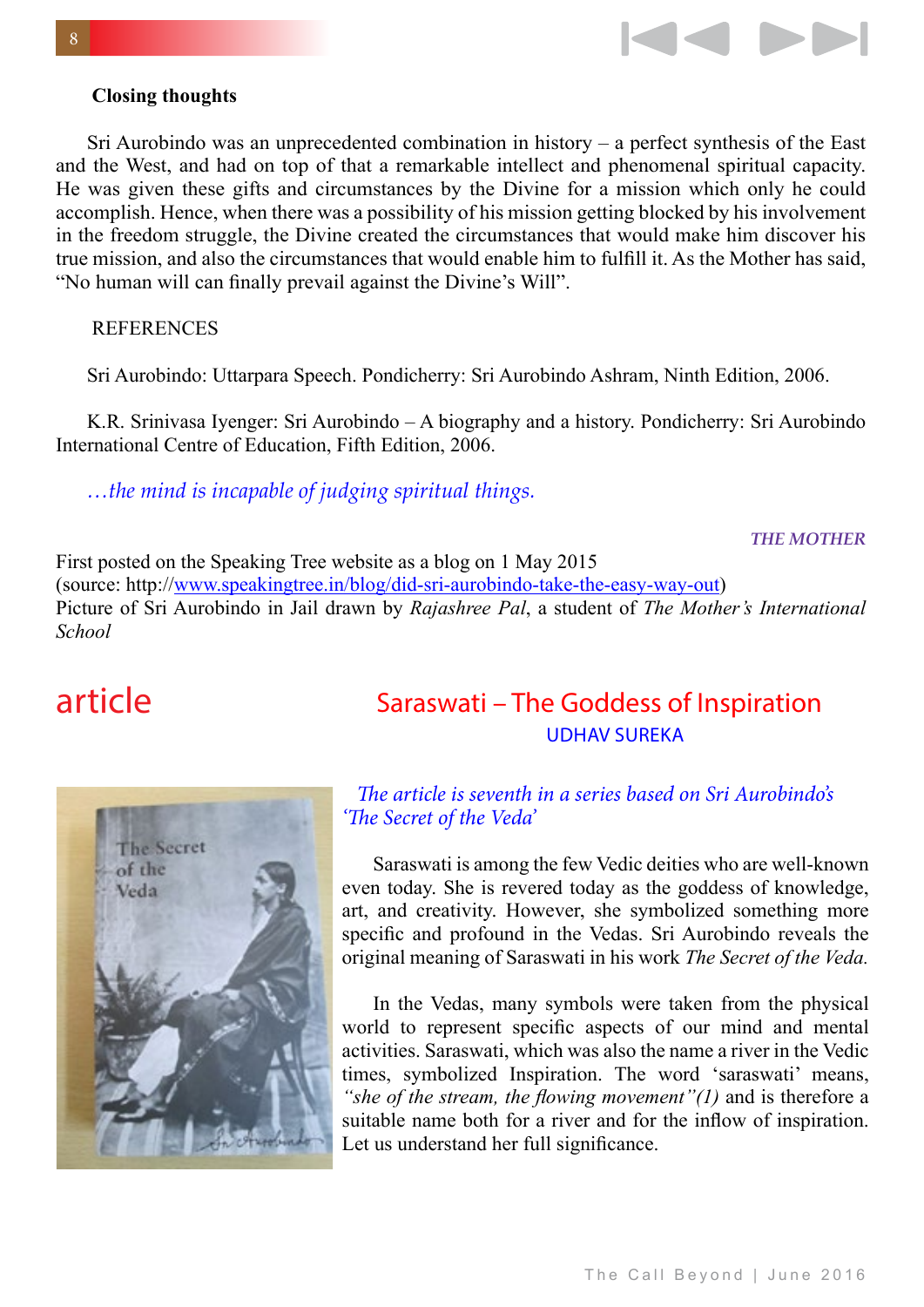



 The Vedas were composed when the Rishis received *"an eternal truth and an impersonal knowledge... that came vibrating out of the Infinite to the inner audience of the man who had previously made himself fit for (it)"(2).* The Vedas are therefore called *śruti*, the heard. The words that the mind of the Rishis heard, their speech merely repeated. Saraswati represents this inflow from the plane of Truth-consciousness.

Sri Aurobindo explains, *"She (Saraswati) is the current which comes from the Truth-principle, from the Ritam or Mahas and we actually find this principle spoken of in the Veda,—as the Great Water, maho arṇas,—an expression which gives us at once the origin of the later term, Mahas."(3)*

> *Maho arṇaḥ sarasvatī, pra cetayati ketunā: dhiyo viśvā vi rājati – R.V. I.3.12*

*"Saraswati by the perception awakens in consciousness the great flood (the vast movement of the Ritam) and illumines entirely all the thoughts."*

Ignorance is removed and all thoughts are illumined, i.e. directed by Truth, by the inflow of Inspiration, the gushing luminous stream descending from the Truth-consciousness. Saraswati is therefore referred to in the Veda as the secret self of *Indra* – the symbol for the Illumined Mind.

*"Truth comes to us as a light, a voice, compelling a change of thought, imposing a new discernment of ourselves and all around us. Truth of thought creates truth of vision and truth of vision forms in us truth of being, and out of truth of being (satyam) flows naturally truth of emotion, will and action. This is indeed the central notion of the Veda."(4)*

The Vedas describe this phenomenon as the great flood which inundates the entire mental being with luminous streams of thoughts and opens the passage to Bliss, Ananda or Mayas.

*"It is by the dawning of the true or infinite consciousness in man that he arrives out of this evil dream of pain and suffering, this divided creation into the Bliss… For the Vedic Rishi Truth is the passage and the antechamber, the Bliss of the divine existence is the goal, or else Truth is the foundation, Bliss the supreme result."(5)*

#### **REFERENCES**

- *(1) The Secret of The Veda,* p. 93, Line 28
- *(2) The Secret of The Veda,* p. 10, Line 28
- *(1) The Secret of The Veda,* p. 99, Line 14
- *(2) The Secret of The Veda,* p. 100, Line 12
- *(1) The Secret of The Veda,* p. 97, Line 3&9



9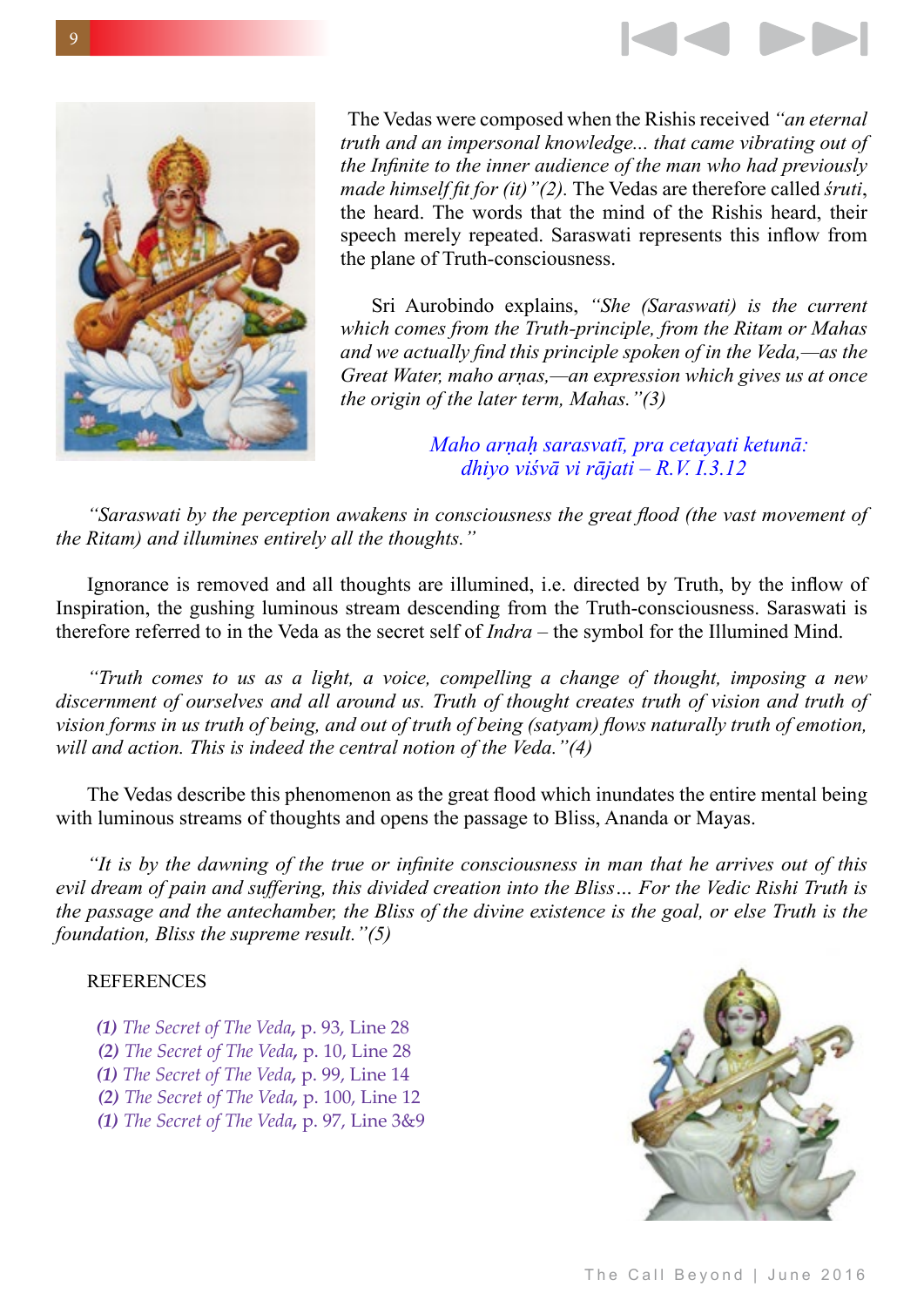## <span id="page-9-0"></span>hundred years ago



The collection *Prayers and Meditations*  consists of extracts from the Mother's spiritual diaries. Most of them are from the period 1912 to 1917

Ъ

## The Demands I Make Upon Thee are Modest\*

Since Thou hast permitted it, O Lord, I have once again begun to come to Thee daily, freeing myself for a few brief moments from an activity of which I know the complete relativity, even while I am engaged in it. Thou hadst plunged me back into action and the ordinary consciousness, and now Thou grantest me the possibility of regularly taking my flight again to Thee, to soar awhile in the immutable Silence and eternal Consciousness.

Thou hast willed, O Lord, that the being should grow wider and richer. It could not do so without entering once again, at least partially and temporarily, into ignorance and obscurity.

The ignorance and obscurity it comes now to lay at Thy feet as the most humble of ordeals. I shall not ask Thee to bestow upon continuously the Consciousness Thou grantest me in these moments of pure and peaceful communion. I shall ask Thee only to make these moments still more peaceful and pure, to fortify and enlighten the consciousness more and more, so that it may return to its daily task with renewed strength and knowledge.

Thou remindest me through these brief moments of ecstatic identification that Thou hast granted me the power of consciously uniting with Thee. And the divine musical harmony captures the entire being.

But the sounds gather in the head as behind a veil and not a word flows from the pen today…..

THE MOTHER (In *Prayers and Meditations,* prayer dated 4 December 1916)

\*Title given by the editor



பு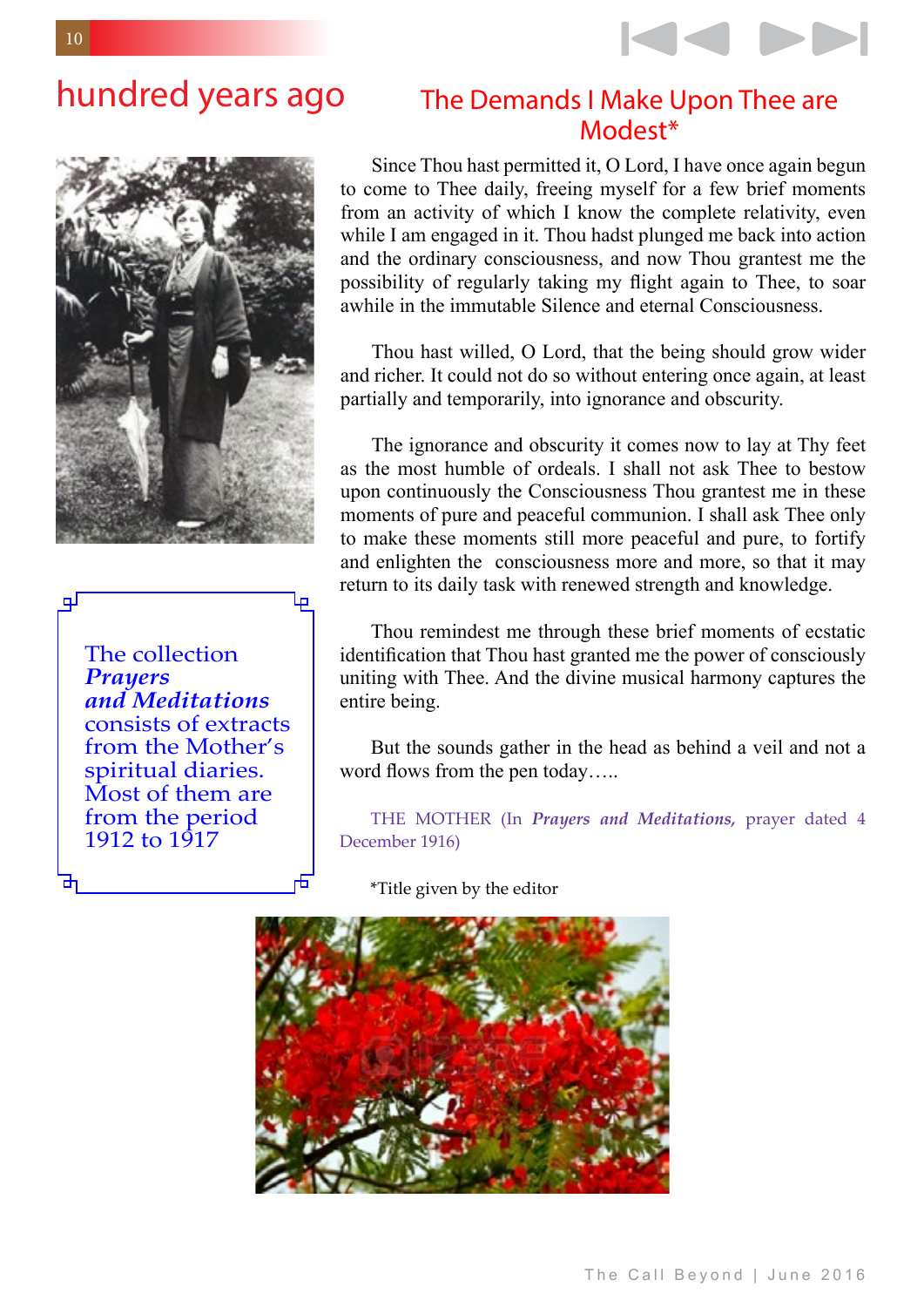# **44 D**

## <span id="page-10-0"></span>hundred years ago The Synthesis of Yoga THE RELEASE FROM THE SUBJECTION TO THE BODY



Our first step in this path of knowledge, having once determined in our intellect that what seems is not the Truth, that the self is not the body or life or mind, since these are only its forms, must be to set right our mind in its practical relation with the Self. This is easiest to do by creating a separation between Prakriti and the Purusha. The Purusha has to remember his own nature as the soul that knows and commands; that the body is only a working and only one working of Prakriti; that he is more even than the mind, a



Power which can raise the mental being above itself; that he is the Master, the Transcendent and it is not fit the Master should be enslaved by his own workings, the Transcendent imprisoned in a form which exists only, as a trifle in its own being....

The power to do nothing, which is quite different from indolence, incapacity, or aversion to action and attachment to inaction, is a great power and a great mastery; the power to rest absolutely from action is as necessary for the Jnanayogin as the power to cease absolutely from thought, as the power to remain indefinitely in sheer solitude and silence and as the power of immovable calm. Whoever is not willing to embrace these states is not yet fit for the path that leads towards the highest knowledge; whoever is unable to draw towards them, is as yet unfit for its acquisition.

The seeker of the integral state of knowledge must be free from attachment to action and equally free from attachment to inaction. Eventually, a state arrives when the life and the body perform as mere instruments the will of the Purusha in the mind without any strain or attachment, without their putting themselves into the action with that inferior, eager and often feverish energy which is the nature of their ordinary working; they come to work as forces of Nature work without the fret and toil and reaction characteristic of life in the body when it is not yet master of the physical. When we attain to this perfection, then action and inaction become immaterial, since neither interferes with the freedom of the soul or draws it away from its urge towards the Self or its poise in the Self. But this state of perfection arrives later in the Yoga and till then the law of moderation laid down by the Gita is the best for us; too much mental or physical action then is not good since excess draws away too much energy and reacts unfavourably upon the spiritual condition; too little also is not good since defect leads to a habit of inaction and even to an incapacity which has afterwards to be surmounted by difficulty. Still, periods of absolute calm, solitude and cessation from works are highly desirable and should be secured as often as possible for that recession of the soul into itself which is indispensable to knowledge.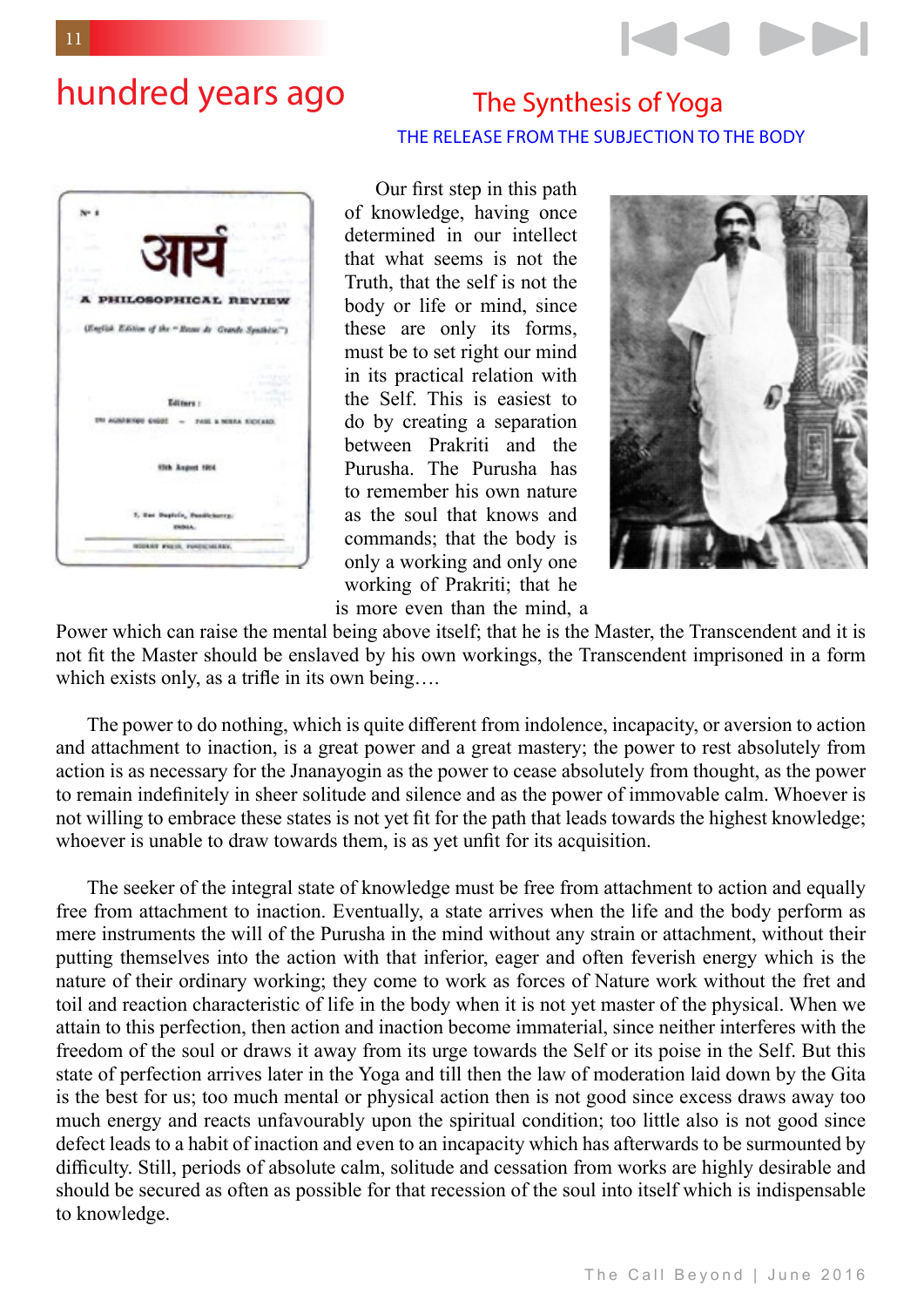

While dealing thus with the body we have necessarily to deal also with the Prana or life-energy. For practical purposes we have to make a distinction between the life-energy as it acts in the body, the physical Prana, and the life-energy as it acts in support of the mental activities, the psychical Prana. For we lead always a double life, mental and physical, and the same life-energy acts differently and assumes a different aspect according as it lends itself to one or the other. In the body it produces those reactions of hunger, thirst, fatigue, health, disease, physical vigour, etc. which are the vital experiences of the physical frame. For the gross body of man is not like the stone or like the earth; it is a combination of two sheaths, the vital and the "food" sheath and its life is a constant interaction of these two. Still the life-energy and the physical frame are two different things and in the withdrawal of the mind from the absorbing sense of the body we become increasingly sensible of the Prana and its action in the corporeal instrument and can observe and more and more control its operations. Practically, in drawing back from the body we draw back from the physical life-energy also, even while we distinguish the two and feel the latter nearer to us than the mere physical instrument. The entire conquest of the body comes in fact by the conquest of the physical life-energy.

Along with the attachment to the body and its works the attachment to life in the body is overcome. For when we feel the physical being to be not ourselves, but only a dress or an instrument, the repulsion to the death of the body which is so strong and vehement and instinct of the vital man must necessarily weaken and can be thrown away. Thrown away it must be and entirely. The fear of death and the aversion to bodily cessation are the stigma left by his animal origin on the human being. That brand must be utterly effaced.

SRI AUROBINDO (In the *Arya,* Vol. 2, No. 11, 15 June 1916)

## twenty-five years ago vouth

#### SAMUEL ULLMAN (BORN 1840)

Youth is not a time of life; it is a state of mind; it is not a matter of rosy cheeks, red lips and supple knees: it is a matter of the will, a quality of the imagination, a vigour of the emotions; it is the freshness of the deep springs of life.

Youth means a temperamental predominance of courage over timidity of the appetite, for adventure over the love of ease. This often exists in a man of 60 more than a boy of 20. Nobody grows old merely by a number of years. We grow old by deserting our ideals.

Years may wrinkle the skin, but to give up enthusiasm wrinkles the soul. Worry, fear, self-distrust bows the heart and turns the spirit back to dust.

Whether 60 or 16, there is in every human being's heart the lure of wonder, the unfailing childlike appetite of what's next and the joy of the game of living. In the centre of your heart and my heart there is a wireless station: so long as it receives messages of beauty, hope, cheer, courage and power from men and from the Infinite, so long are you young.

When the aerials are down, and your spirit is covered with snows of cynicism and the ice of pessimism, then you are growing old, even at 20, but as long as your aerials are up, to catch waves of optimism, there is hope you may die young at 80.

Reproduced from *The Call Beyond,* Vol. 16, No.3, 1991, p. 18



<span id="page-11-0"></span>12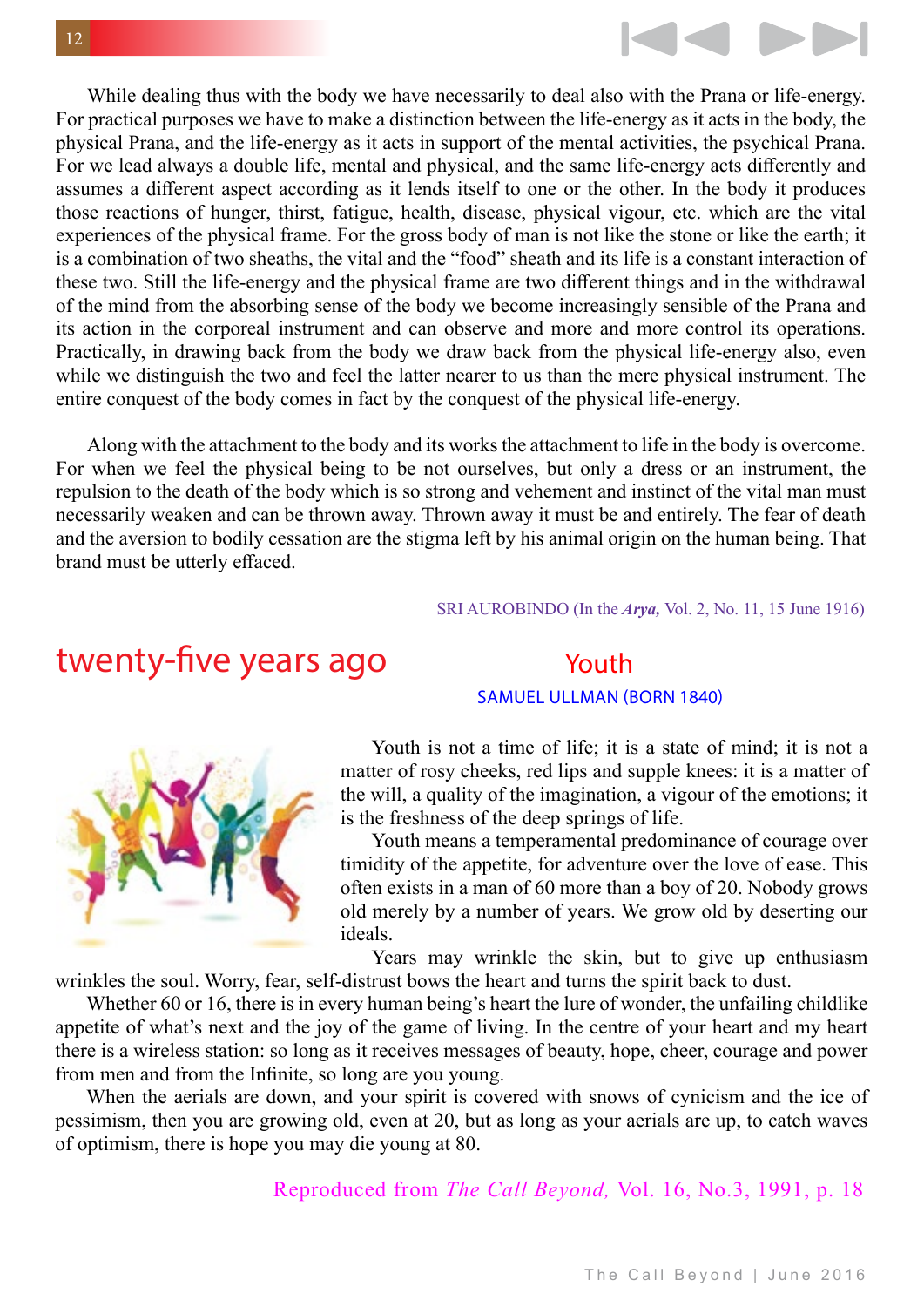# **SPECTABLE**

## <span id="page-12-0"></span>humour The Telephonic Call Beyond



An American undertook a tour of the famous churches of the world.

First he went to China. On his first day he noticed there in a church a golden telephone mounted on the wall with a sign that read "\$10,000 per call". The American, being intrigued, asked a priest what the telephone was used for. The priest replied that it was a direct line to heaven, and that for \$10,000 you could talk to God.

The American thanked the priest and went along his way.

His next stop was in Japan. There, at a very large cathedral, he saw a similar golden telephone with a similar sign under it. He asked

a nearby nun about the telephone. She told him that it was a direct line to heaven and that for \$10,000 he could talk to God.

"O. K., thank you," said the American.

He then traveled to many other countries. In every church he saw a golden telephone with the "\$10,000 per call" sign under it.

Finally, he came to India, and again, in the first church he entered, there was the golden telephone, but this time the sign under it read "One Rupee per call." The American was surprised. So he asked the priest about the sign. "Father, I've traveled all over World and I've seen golden telephones in many churches. I'm told that it is a direct line to Heaven, but the price everywhere is \$10,000 per call. How come it is so cheap here?" The priest smiled and answered, "Son, in India it's a local call". (Based on an item on the internet.

Source: [http://www.utahkrishnas.org/the-golden-telephones/](http://www.utahkrishnas.org/the-golden-telephones))

poetry **New Lessons** 

### ANITA SHARMA

| How many times, on starting a book,<br>I've thought I could make a better<br>detective<br>And, missed someone else's perspective.<br>How many times, I've switched channels<br>On cacophony of baseless noise<br>And, missed that one upcoming voice.<br>How many times, I've argued with the<br>gardner,<br>Pretending to know all about soils and<br>sands<br>And, missed his planting skills. | How many times I fought with $my$<br>siblings<br>Over a broken geometry box<br>And, missed their guilt and fear.<br>How many times I've broken the daily<br>routine<br>To wrap up the day real fast<br>And, missed the moments that last.<br>How many times, just how many times.<br>There still are opportunities,<br>I frisk them, sniff them,<br>I take my time<br>And, lose a precious lesson. |
|--------------------------------------------------------------------------------------------------------------------------------------------------------------------------------------------------------------------------------------------------------------------------------------------------------------------------------------------------------------------------------------------------|----------------------------------------------------------------------------------------------------------------------------------------------------------------------------------------------------------------------------------------------------------------------------------------------------------------------------------------------------------------------------------------------------|
|                                                                                                                                                                                                                                                                                                                                                                                                  |                                                                                                                                                                                                                                                                                                                                                                                                    |